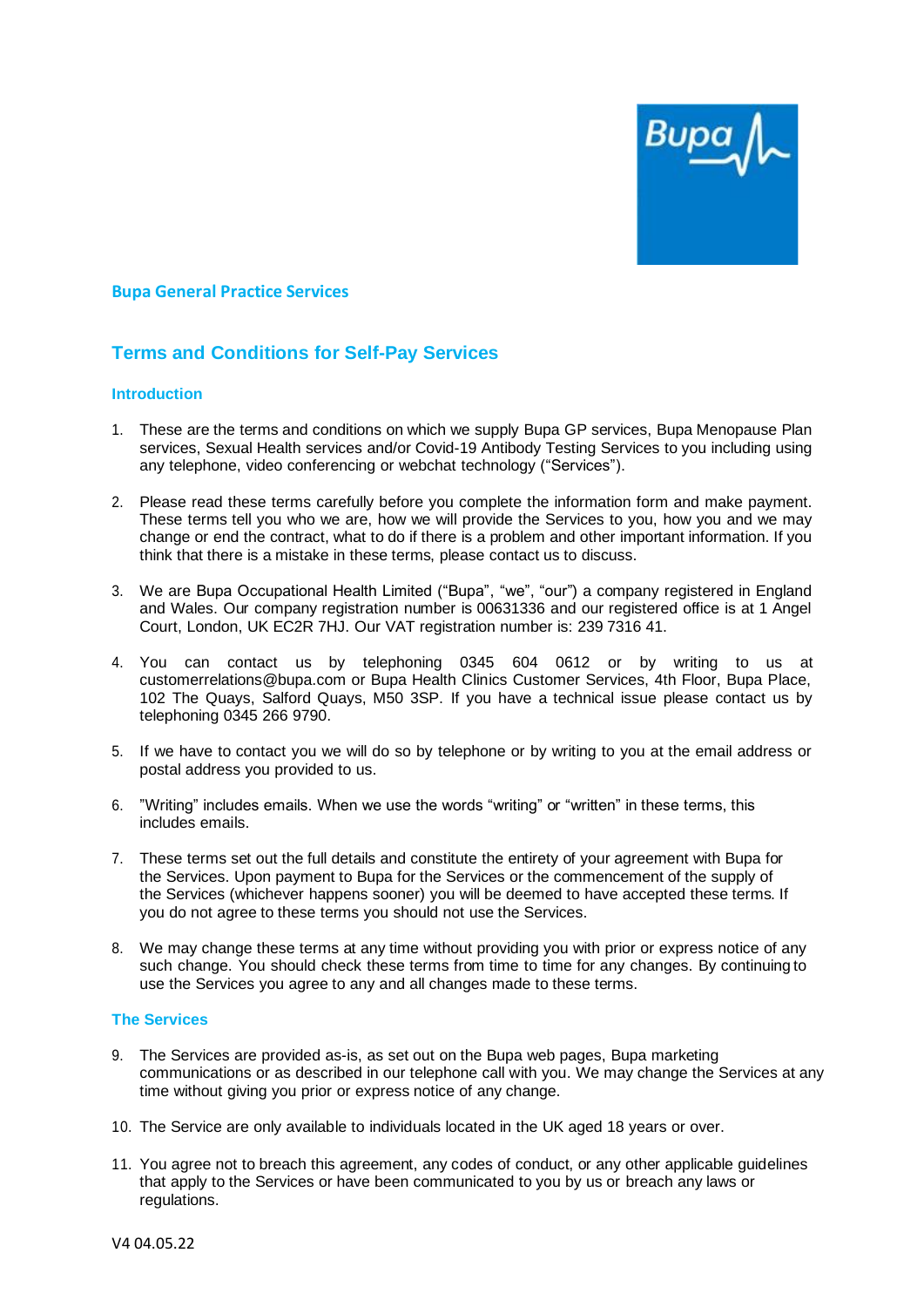- 12. We may need certain information from you so that we can supply the Services to you. If you do not give us this information within a reasonable time of us asking for it, or if you give us incomplete or incorrect information, we may either end the contract or make an additional charge of a reasonable sum to compensate us for any extra work that is required as a result. We will not be responsible for supplying the Services late or not supplying any part of them if this is caused by you not giving us the information we need within a reasonable time of us asking for it.
- 13. We may have to suspend the supply of all or part of the Services to: (a) deal with technical problems or make minor technical changes; or (b) update the Services to reflect changes in relevant laws and regulatory requirements.
- 14. We are not responsible for delays outside our control. If our supply of the Services is delayed by an event outside our control then we will contact you as soon as possible to let you know and we will take steps to minimise the effect of the delay. Provided we do this we will not be liable for delays caused by the event.

# **Payment**

- 15. The price of the product (which includes VAT) will be the price indicated in our marketing information, on our website or discussed with you when you purchased the Services in our clinic or over the phone or by email. We take all reasonable care to ensure that the price of the Services advised to you is correct. However please see Clause 17 for what happens if we discover an error in the price of the Services you order.
- 16. We will pass on changes in the rate of VAT. If the rate of VAT changes between your order date and the date we supply the Services, we will adjust the rate of VAT that you pay, unless you have already paid for the Services in full before the change in the rate of VAT takes effect.
- 17. It is always possible that, despite our best efforts, some of the Services we sell may be incorrectly priced. We will normally check prices before accepting your order so that, where the Services correct price at your order date is less than our stated price at your order date, we will charge the lower amount. If the Services correct price at your order date is higher than the price stated to you, we will contact you for your instructions before we accept your order. If we accept and process your order where a pricing error is obvious and unmistakeable and could reasonably have been recognised by you as a mispricing, we may end the contract and refund you any sums you have paid.
- 18. Payment will be taken following your appointment or in accordance with our cancellation policy (for further detail please see below).
- 19. If you do not make any payment to us by the due date we may charge interest to you on the overdue amount at the rate of 2% a year above the base lending rate of Barclays Bank PLC from time to time. This interest shall accrue on a daily basis from the due date until the date of actual payment of the overdue amount, whether before or after judgment. You must pay us interest together with any overdue amount.
- 20. If you think an invoice is wrong please contact us promptly to let us know. You will not have to pay any interest until the dispute is resolved. Once the dispute is resolved we will charge you interest on correctly invoiced sums from the original due date.
- 21. The fee constitutes the full cost of the Services and you will not be required to pay any additional sum to Bupa unless:
	- 21.1. Your treatment lasts longer than the booking made and paid for the Service;
	- 21.2. You receive any different or additional treatment;
	- 21.3. You purchase any equipment, aides or other additional items including any blood tests;
	- 21.4. You receive a private prescription; and/or.
	- 21.5. The scope of the booking is otherwise exceeded.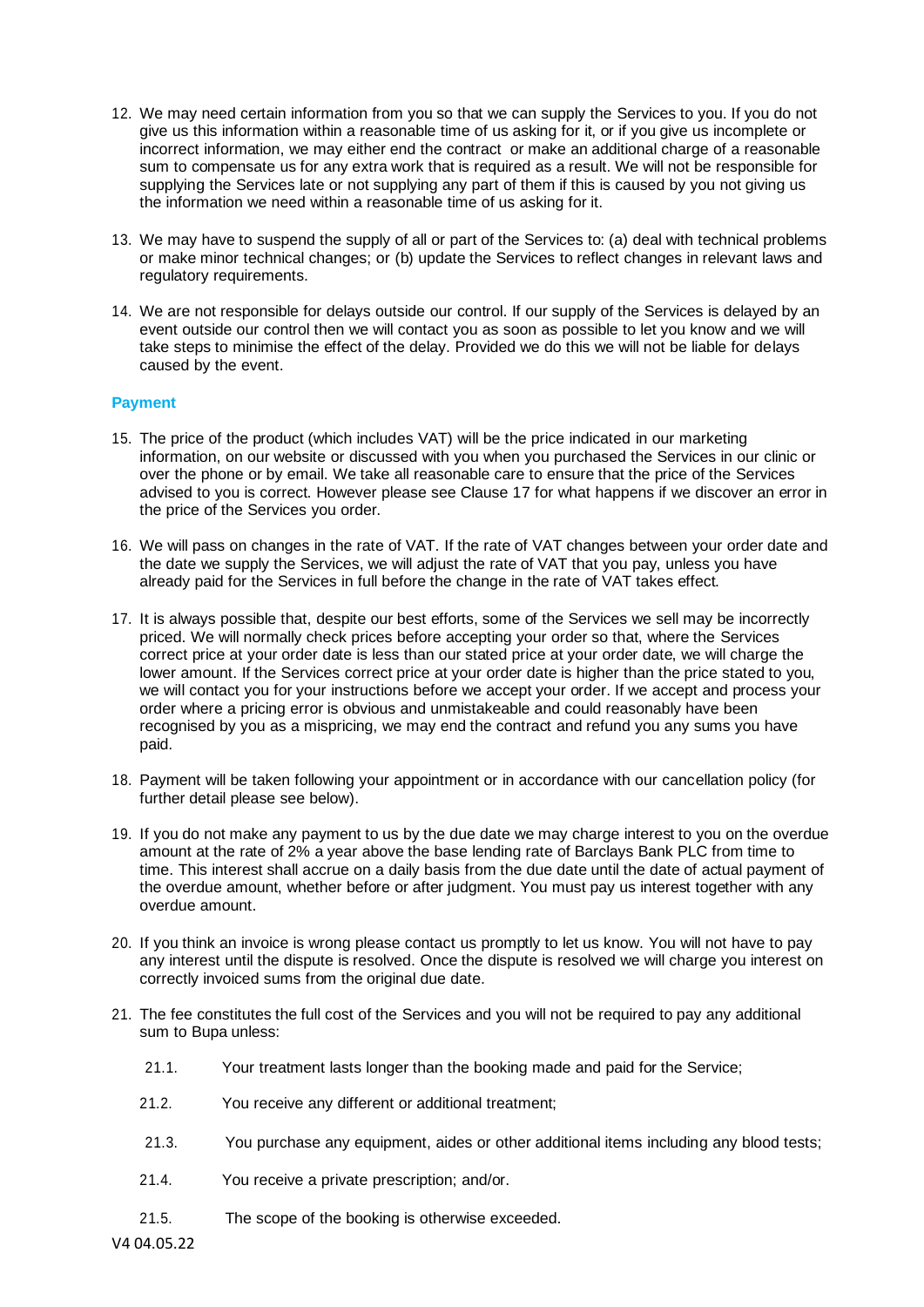## **Cancellation and Refunds**

- 22. Should you wish to rearrange or cancel a booking you should call the booking team on 0345 604 0612
- 23. Under applicable law when you (as a consumer) purchase the Services online or over the phone, you have a 'cooling off period' of 14 days from when you make a booking in which you are entitled to cancel and receive a full refund of the treatment fee in respect of services not received.
- 24. Where the appointment you book means that you will receive the Services within your cooling off period you acknowledge and agree that you will not be able to benefit from the full 14 day cooling off period.
- 25. In addition to your statutory rights, when you book treatment you are entitled to cancel a booked appointment. If you cancel:
	- 25.1. any time up to 24 hours before the appointment you will receive a full refund; and
	- 25.2. within 24 hours of the appointment, you will not receive any refund.
- 26. Refunds will only be paid to the cardholder or person who made the original payment and will be made through the same means as payment was made.
- 27. If you attend a booking and are unable to receive the Services because you are not in an appropriate physical condition or the treatment is not appropriate for your condition or you do not have the correct technology or equipment to access the Services you will not be entitled to a refund. It is your responsibility to confirm that the treatment you book is appropriate for you and your condition and that (where applicable) you have the correct technology or equipment.
- 28. If you cancel the appointment or this agreement where you have a legal right to do so, because we have done something wrong, we will refund you in full for any fees that you have paid for Services not provided.
- 29. Where we are unable to deliver the Services at the time and date you have booked we will contact you directly to reschedule your appointment as soon as possible inadvance of your booking.
- 30. Where you are not able to agree a convenient time and date to reschedule your booking, your booking for those Services will be cancelled and you will receive a full refund of the fees for the Services.
- 31. We may end the contract for the Services at any time by writing to you if:
	- (a) you breach any of the terms of this agreement; or
	- (b) you do not, within a reasonable time of us asking for it, provide us with information that is necessary for us to provide the Services.
- 32. You must compensate us if you break the contract. If we end the contract in the situations set out in Clause 31 we will refund any money you have paid in advance for products we have not provided but we may deduct or charge you reasonable compensation for the net costs we will incur as a result of your breaking the contract.
- 33. We may withdraw all or part of the Services. We may write to you to let you know that we are going to stop providing all or part of the Services. We will use reasonable endeavours to let you know at least 5 days in advance of our stopping the supply of all or part of the Services and will refund any sums you have paid in advance for Services which will not be provided.

#### **Complaints**

34. If you are unhappy with any Services you have received you should contact customerrelations@bupa.com.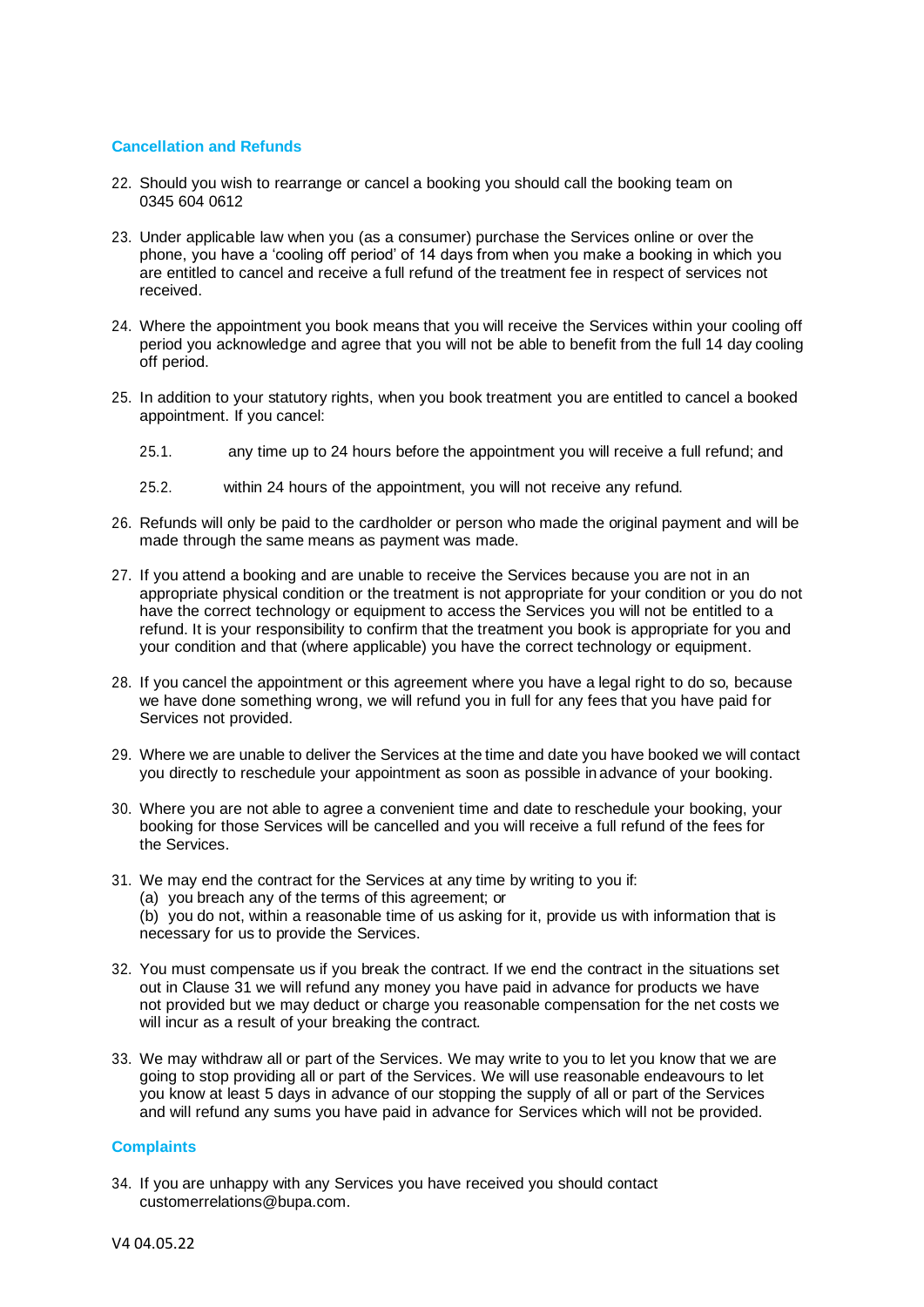35. You can also request a full copy of our complaints procedure.

#### **Use of the Service**

- 36. You acknowledge that the content from the Services available to you is protected by legal rights and interests including copyright and intellectual property rights owned by us, our partners and/or the sponsors who provide the content (or other people or companies on their behalf). We do not grant you permission to share any of the content unless explicitly indicated. You may not copy, modify, duplicate, create derivative work from, frame, mirror, republish, download, display, transmit or distribute all or any part of the Services in any form or media or by any means; or attempt to reverse compile, disassemble, reverse engineer or otherwise reduce to human perceivable form all or part of the Services. Where applicable, you shall keep a secure and confidential password for your use of the Services. You shall use reasonable endeavours to prevent unauthorised access to all or any part of the Services and in the event that you become aware of any unauthorised access or use you shall notify us as soon as reasonably practicable and provide reasonable assistance to investigate and resolve such unauthorised access.
- 37. You agree not to distribute, publish, duplicate, copy, create, modify, sell, distribute or share portions or all of the Services, the use of the Services or access to the Services for any commercial purposes.
- 38. You agree not to remove, obscure or alter any proprietary rights notices including copyright and trademark notices that might be contained within the Services.
- 39. Unless you have been authorised in writing by us, you agree not to use any trademarks, trade names or logos of any company or organisation through the Services in a way that is intended to cause confusion about such marks, names or logos.
- 40. For any software, we grant you a personal, non-transferable right and license to use the code of its software on one computer. You cannot and you cannot allow a third party to copy, modify, or create a derivative work through reverse engineering, or attempt to discover any code or transfer any right in the software unless it is permitted by law or unless you have been given written permission by us.
- 41. This license is allowed solely for allowing you to use and enjoy the Services as allowed by this agreement. Unless we have given you specific written permission, you cannot assign your rights to use the software, grant a security interest over the software or transfer any part of your rights to use the software. You agree not to modify the software in any way or form or use modified versions of the software, including for obtaining prohibited access to the Services. You agree not to access the Services through other means except through the interface provided by us. Any rights that are not granted here are reserved.
- 42. You may not use the Services:
	- 42.1. for any unlawful purpose;
	- 42.2. to interfere with any other person's use or enjoyment of the Services;
	- 42.3. to attempt to clinically diagnose yourself;
	- 42.4. to prescribe treatments to others;
	- 42.5. to create, check, confirm, update or amend your own or someone else'sdatabases, records, directories, customer lists, mailing or prospecting lists;
	- 42.6. as a source of material or contact data for any kind of marketing activity;
	- 42.7. to tamper with, update or change any part of the Services;
	- 42.8. in a way that affects how it is run;
	- 42.9. in a way that imposes an unreasonable or disproportionably large burden on Bupa's communications and technical systems as determined by us; or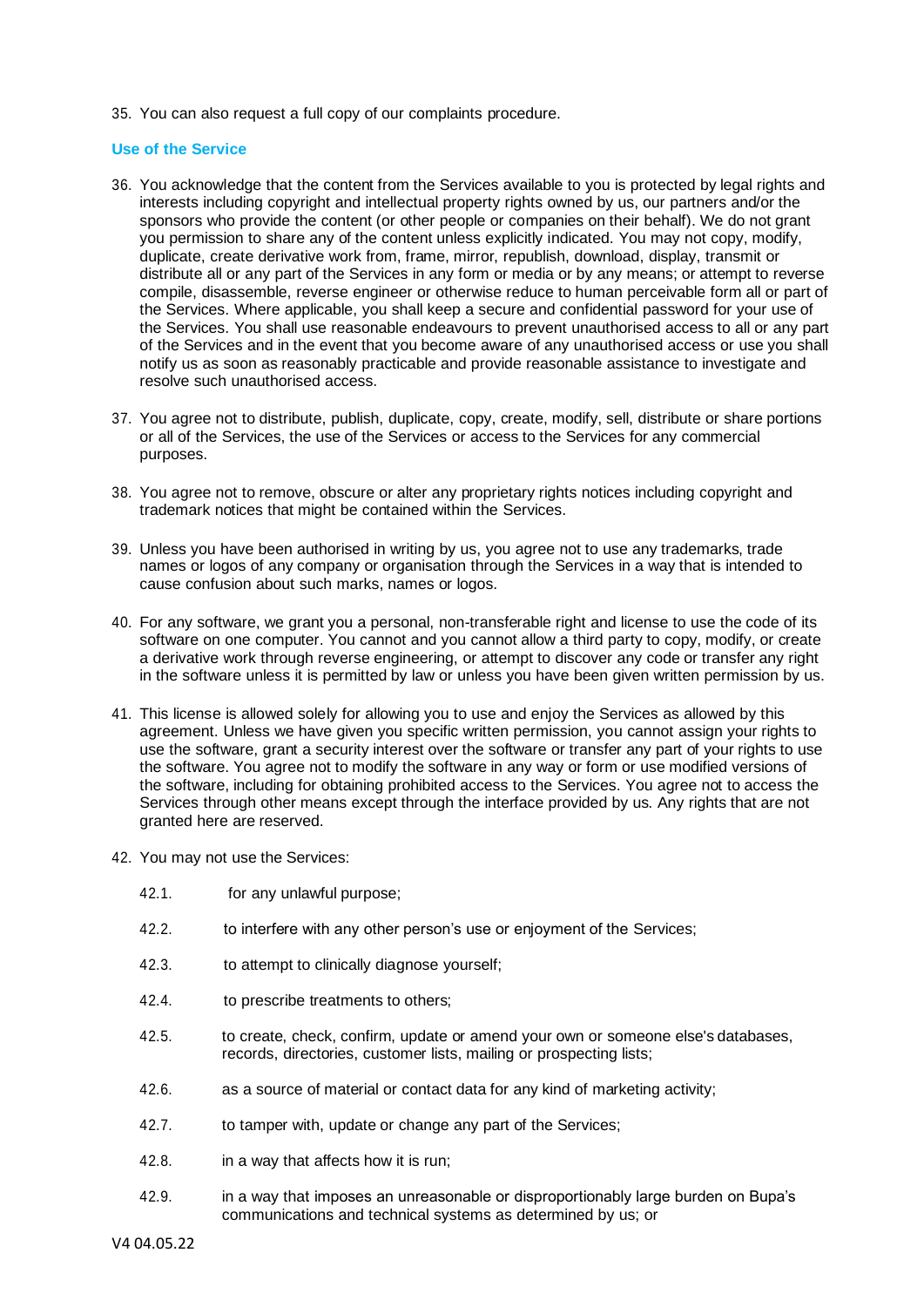- 42.10. using any automated means to monitor or copy the Services or its content, or to interfere with or attempt to interfere with how the Services works.
- 43. The Services may provide links to third party content or websites. Such links are provided for your information only and Bupa is not responsible for, and cannot guarantee, the completeness, reliability or accuracy of information or other content on such third party content or websites or that such information is up to date. We have no control over the contents of this content or those websites or resources, and accept no responsibility for them or for any loss or damage that may arise from your use of them. The inclusion of a link to third party content or a third party website should not be taken in itself to mean endorsement by Bupa of the content, website, the site owner, or any specific content to which it points. Bupa also cannot guarantee that any third party content, website or any service on that website will remain available.

Please also be aware that when you leave our website, other websites may have different privacy policies and terms which are beyond our control and of which you should make yourself aware.

- 44. Where we provide you with third party tools to access the Services or communicate with us such as (without limitation) telephone, video conferencing or webchat technology ("Tools") the following terms shall apply:
	- To the extent permitted by law, the Tools are provided "as is" and we give no representation, assurance or warranty regarding the quality, use, availability, content, security, non-infringement or reliability of the Tools. We expressly exclude any warranties of this kind whether express or implied or statutory;
	- You are responsible for ensuring they have an internet connection and devices suitable, up to date and compatible in order to use the Tools.
	- Your use of the Tools is at your own risk.
	- You must only use the Tools in connection with the receipt of the Services. You must not (a) copy, translate, disassemble, decompile, reverse-engineer or otherwise modify any parts of the Tools; (b) transmit any content, data or information that is unlawful, abusive, malicious, harassing, tortious, defamatory, vulgar, obscene, libellous, invasive of another's privacy right or right of publicity, or racially or ethnically objectionable; (c) infringe the intellectual property rights of any entity or person; (d) interfere with or disrupt the Tools or systems used to provide the Tools, or other equipment or networks connected to the Tools; (e) circumvent or disclose the user authentication or security of the Tools or any host, network, or account related thereto; (f) store or transmit "SPAM" (defined as unsolicited commercial email or "Malicious Code" (defined as viruses, worms, time bombs, Trojan horses, and other harmful or malicious code, files, scripts, agents or programs); (g) interfere with or disrupt the integrity or performance of the Tools or third-party data contained therein, and/or (h) attempt to gain unauthorized access to the Tools or their related systems or networks; (i) impersonate another person; or (j) make any use of the Tools that violates any applicable law or regulation.
	- We shall be entitled to suspend or withdraw access to the Tools immediately at any time.
	- We reserve the right to vary the Tools at any time.

#### **Limitations of Liability**

- 45. You acknowledge and agree that computer, internet and telecommunications suffer interruptions and are not fault free and we do not make any representation or warranty in relation to such systems or technology.You further acknowledge and agree that occasional periods of downtime for repair, maintenance and upgrading may be required and we cannot therefore guarantee uninterrupted provision of the Services.
- 46. Subject to clause 50, we are responsible to you for foreseeable loss and damage caused by us. If we fail to comply with these terms, we are responsible for loss or damage you suffer that is a foreseeable result of our breaking this contract or our failing to use reasonable care and skill, but we are not responsible for any loss or damage that is not foreseeable. Loss or damage is foreseeable if either it is obvious that it will happen or if, at the time the contract was made, both we and you knew it might happen, for example, if you discussed it with us during the sales process.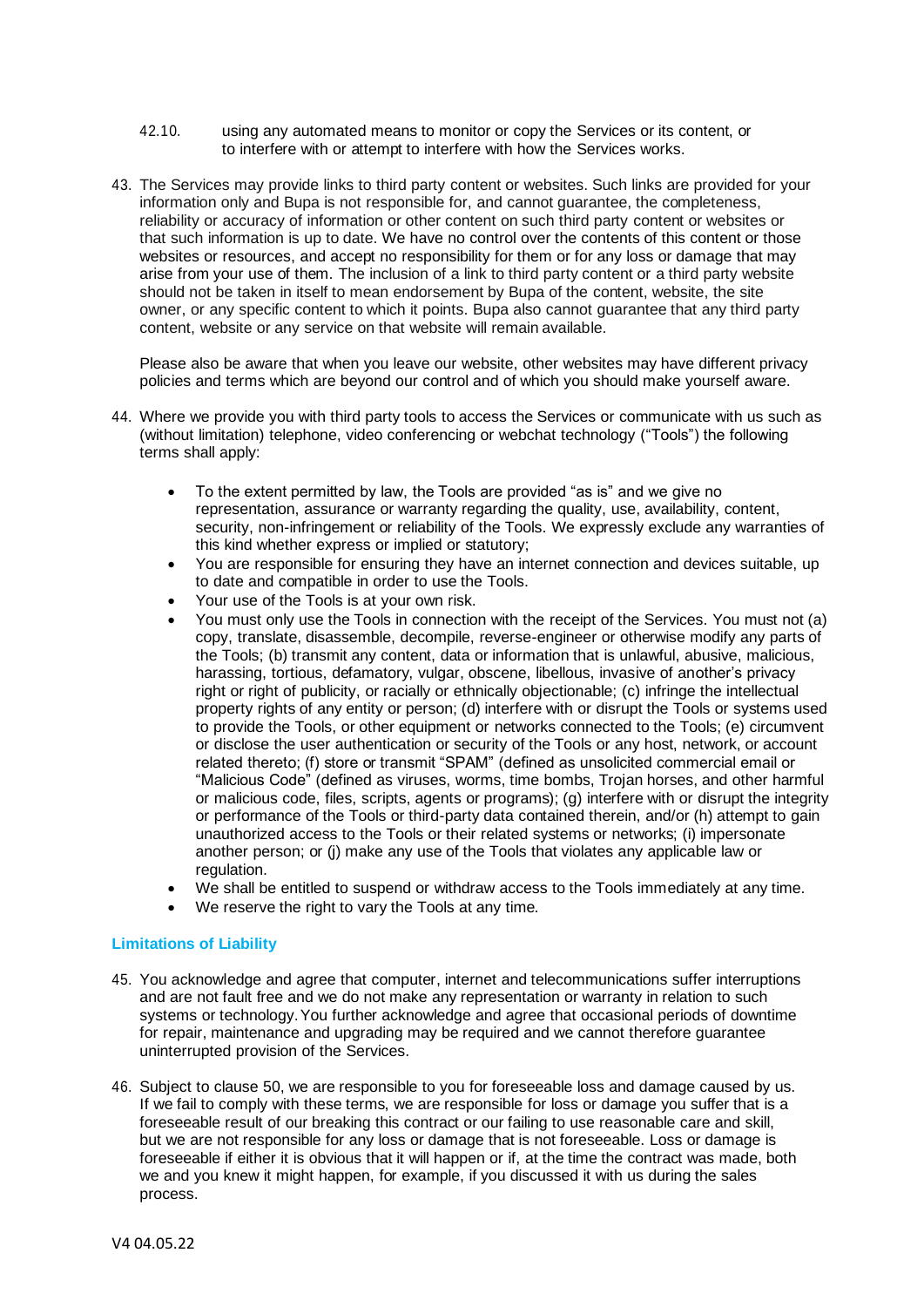- 47. We do not exclude or limit in any way our liability to you where it would be unlawful to do so. This includes liability for death or personal injury caused by our negligence or the negligence of our employees, agents or subcontractors or for fraud or fraudulent misrepresentation.
- 48. We are not liable for business losses. We only supply the Services for private, individual use. If you use the Services for any commercial, business or re-sale purpose we will have no liability to you for any loss of profit, loss of business, business interruption, or loss of business opportunity.
- 49. Please note the Services do not include or provide for the following: referrals into NHS services, NHS prescriptions, prescribe certain controlled drugs, provide all diagnostic tests, fit notes for statutory sick pay, medical examinations and reports which require access to full medical records, antenatal or maternity care or drug and alcohol rehabilitation services.
- 50. Subject to clause 47, we shall not be liable to you for any damages, costs or losses in excess of the cost of the Services paid by you to us.
- 51. If defective digital content which we have supplied damages a device or digital content belonging to you and this is caused by our failure to use reasonable care and skill we will either repair the damage or pay you compensation. However, we will not be liable for damage which you could have avoided by following our advice to apply an update offered to you free of charge or for damage which was caused by you failing to correctly follow installation instructions or to have in place the minimum system requirements advised by us.
- 52. Subject to clause 51, although we will use reasonable endeavours to prevent intentional misuse of the Services and the dissemination of harmful programs via the Services, we will not be liable for any loss or damage caused by any intentional misuse of the Services or the distribution of viruses or other technologically harmful material that may infect your computer equipment, computer programs, data or other proprietary material due to your use of the Services.
- 53. Subject to clause 47, we shall not be responsible or liable for any loss or harm suffered by you travelling to or attending premises to receive the Services.
- 54. Please note that the Covid-19 antibody testing services do not provide proof of immunity to getting another infection.

#### **Change of Details**

55. You should ensure that your name, address and other contact details provided to Bupa are accurate and up to date. Please notify us of any changes as soon as reasonably practicable.

#### **Privacy**

- 56. We recognise that when you give us personal information (which includes health information) you're trusting us to take good care of it. Please see www.bupa.co.uk/privacy for more information about how we collect, use and protect your data. If you don't want to receive marketing about Bupa products and services that we think are relevant to you, please email us at optmeout@bupa.com, write to us at Bupa Data Protection, Willow House, 4 Pine Trees, Chertsey Lane, Staines-upon-Thames TW18 3DZ, TW18 3DZ, or call our customer service team.
- 57. Where you receive Covid-19 antibody testing services from us, you acknowledge that we may be required to share your personal information with public bodies or other governmental organisations, such as Public Health England, for COVID-19 purposes (for example: the purposes of research, protecting public health and monitoring and managing the Covid-19 outbreak and incidents of exposure). You further acknowledge that this information may be used as part of the NHS test and trace service. If you do not wish for your information to be collected and shared in this manner, please do not proceed with your test.